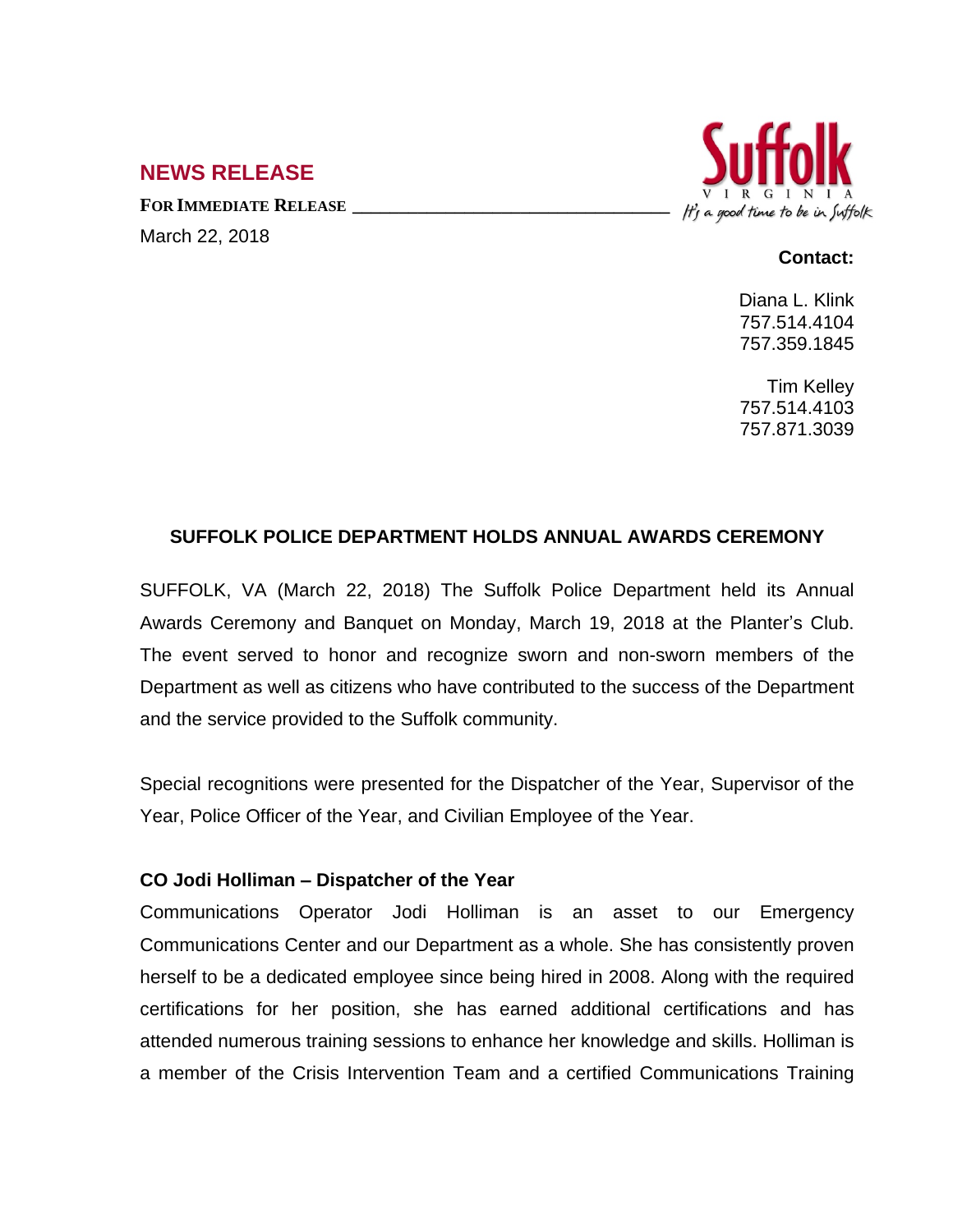Officer. She has also received training with our Reverse 911 system, COM-L, VDOT Traffic Incident Management, and Mental Health First Aid, to name a few.

She has acted as a duty supervisor on numerous occasions. In February 2017, Holliman was given a special assignment where she was tasked to focus her time on the Commission on Accreditation for Law Enforcement to aid our center in becoming CALEA accredited. Holliman made a significant step in her career when she was promoted to Communications Operator III in August 2017. She has always been an excellent ambassador of our agency. She puts a lot of hard work into what she continuously does, again, proving herself to be an asset for the center, the Department and the City.

#### **Sergeant Andre Sparks – Supervisor of the Year**

Sergeant Andre Sparks is assigned to the Special Operations Unit. During his assignment, he directly managed the School Resource Officers (SRO) and Marine Patrol Unit for the entire year. Up until the Spring of 2017, Sgt. Sparks managed the Motorcycle Unit and the Parking Enforcement Unit. While managing 7 SRO's, he implemented specific goals and objectives for the SROs to uphold in support of the Police Department and Suffolk Public Schools. He challenged each SRO to implement at least one school safety program within all middle and high schools. Additionally, each SRO was challenged to identify at least 2 to 3 at-risk students to mentor throughout the school year for them to follow a positive course in life.

Sgt. Sparks challenged each SRO to interface the Crime Stoppers Program advocated in each middle and high school. He further supported the Crime Stoppers program by coordinating, sponsoring and participating in various basketball games to build relations with the students and police officers. Sgt. Sparks also ensured that each SRO conducted a school safety orientation with the school staff and teachers via workshops.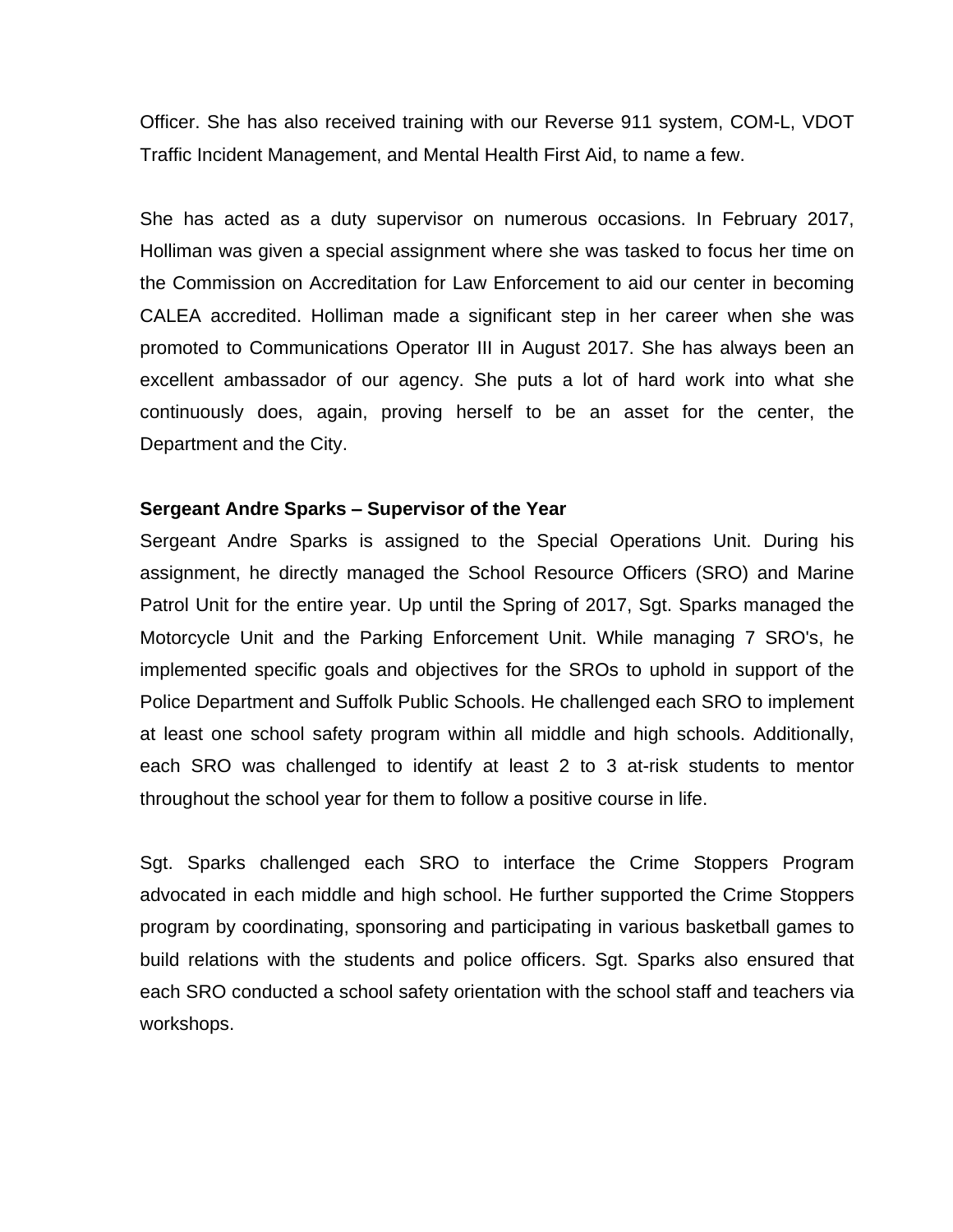Sgt. Sparks was also a key mentor for the 2017 Suffolk Youth Public Safety Academy. He has always displayed a strong connection with the students in the previous and most recent academies.

## **Officer Clifton Sessoms – Police Officer of the Year**

Officer Clifton Sessoms' work ethic has been nothing short of outstanding for the year. Officer Sessoms is currently assigned to the Driver Under the Influence (DUI) Task Force Unit. Officer Sessoms completed and re-certified as one of only 3 Drug Recognition Experts (DRE) in the entire Hampton Roads area. Officer Sessoms was honored by the Mothers Against Drunk Drivers (MADD) Organization as the Officer with the most DUI arrests from the City of Suffolk during 2016. During the year 2017, Officer Sessoms conducted 196 Standard Field Sobriety Tests (SFST) resulting in 70 DUI arrests, 61 Open Container of Alcohol violations, 33 Refusal to Submit Breath/Alcohol Tests violations and 4 Underage Drinking violations. Officer Sessoms assisted street patrol officers with 14 DUI arrests and provided 25 Drug Recognition Evaluations to assist other officers in Driving Under the Influence of Drugs (DUID) arrests.

Officer Sessoms' proactive enforcement resulted in summonses for 696 speeding violations, 76 reckless driving violations, 35 seatbelt violations, 72 fail to obey highway sign violations, 33 vehicle inspections violations, 39 drive without license violations, 74 driving while revoked/suspended license violations (31 DUI related), 3 no vehicle insurance violations, 1 child safety seat violation, 31 vehicle registration violations, 23 equipment violations and 60 miscellaneous violations. His efforts also resulted in 15 felony arrests, 38 misdemeanor drug arrests, 27 weapon, and 20 warrant arrests.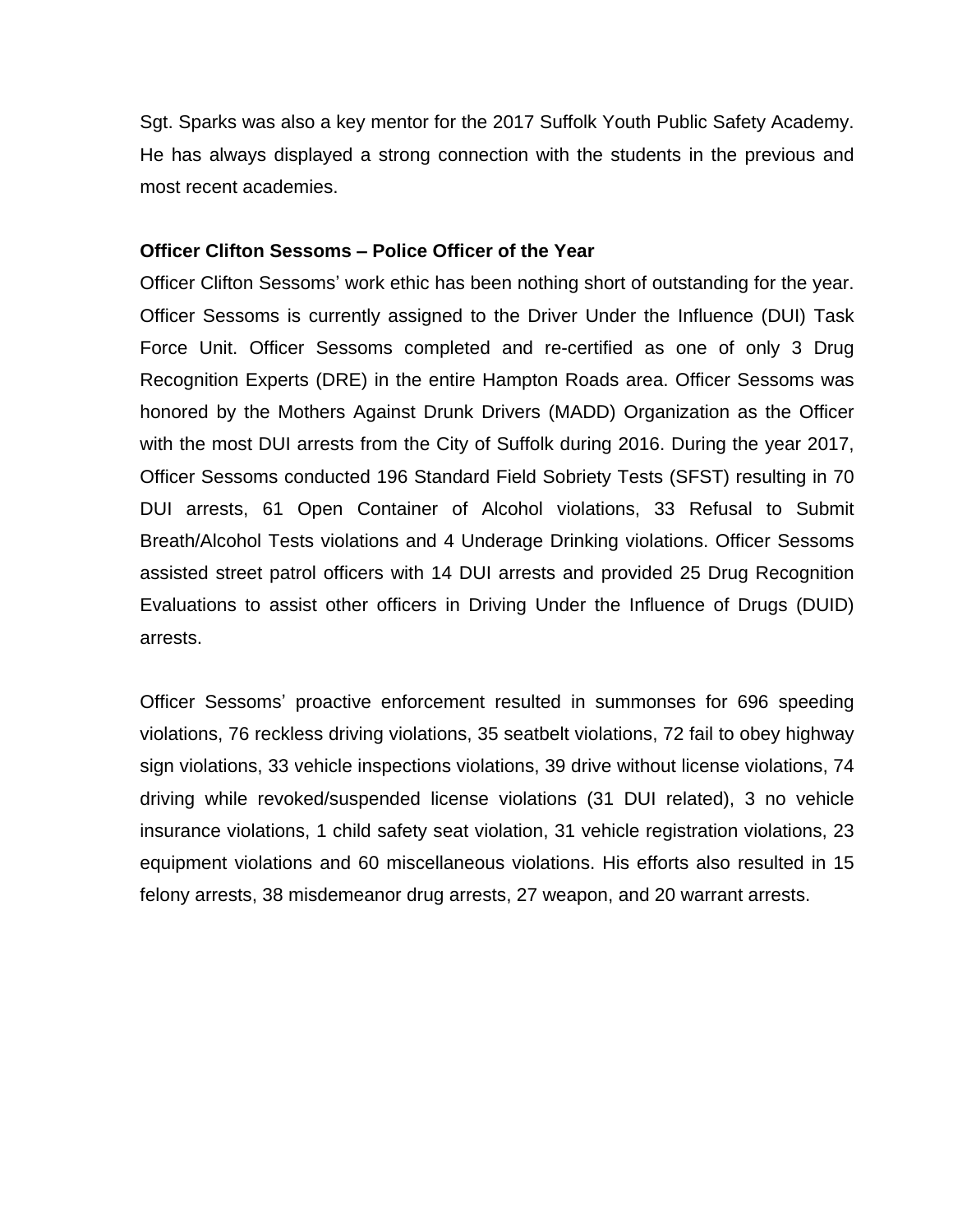## **Administrative Analyst Joel Howard – Civilian Employee of the Year**

Joel Howard is assigned as the Administrative Analyst for the Suffolk Police Department. Not only does Howard focus on his primary duties pertaining to the Administrative Analyst position, but he coordinates all of the grants that the Department receives, works on special projects and new initiatives such as the DUI taskforce, the Department's Vision Plan, and even helps coordinate the yearly Police vs. Fire Football game.

The resources brought to the Police Department as a result of Howard's work in grants are second to none. He has used his innovative thinking to apply and receive the 21st Century Policing Grant for 2017 and 2018. He modified this grant to fit the guidelines of 21st Century Policing by obtaining the grant for recruiting a diverse police department to represent the population for which the Suffolk Police Department polices. The grant allowed Suffolk Police to recruit at Historically Black Colleges (HBCU) and female colleges/universities. In 2017, the Recruitment Team attended 24 recruiting events as far away as Washington D.C. and Fort Bragg with the assistance of the funds from this grant.

Administrative Analyst Howard is an asset to the Suffolk Police Department and he is truly committed to making the Suffolk Police Department the best police department due to his high level of attention to detail, dedication, and his professionalism while performing his duties.

#### **Life Saving Award:**

Officer James Brooks Officer Anthony Patton Officer Sean Powell Officer Zachary Hyman Officer Lauren Stabinski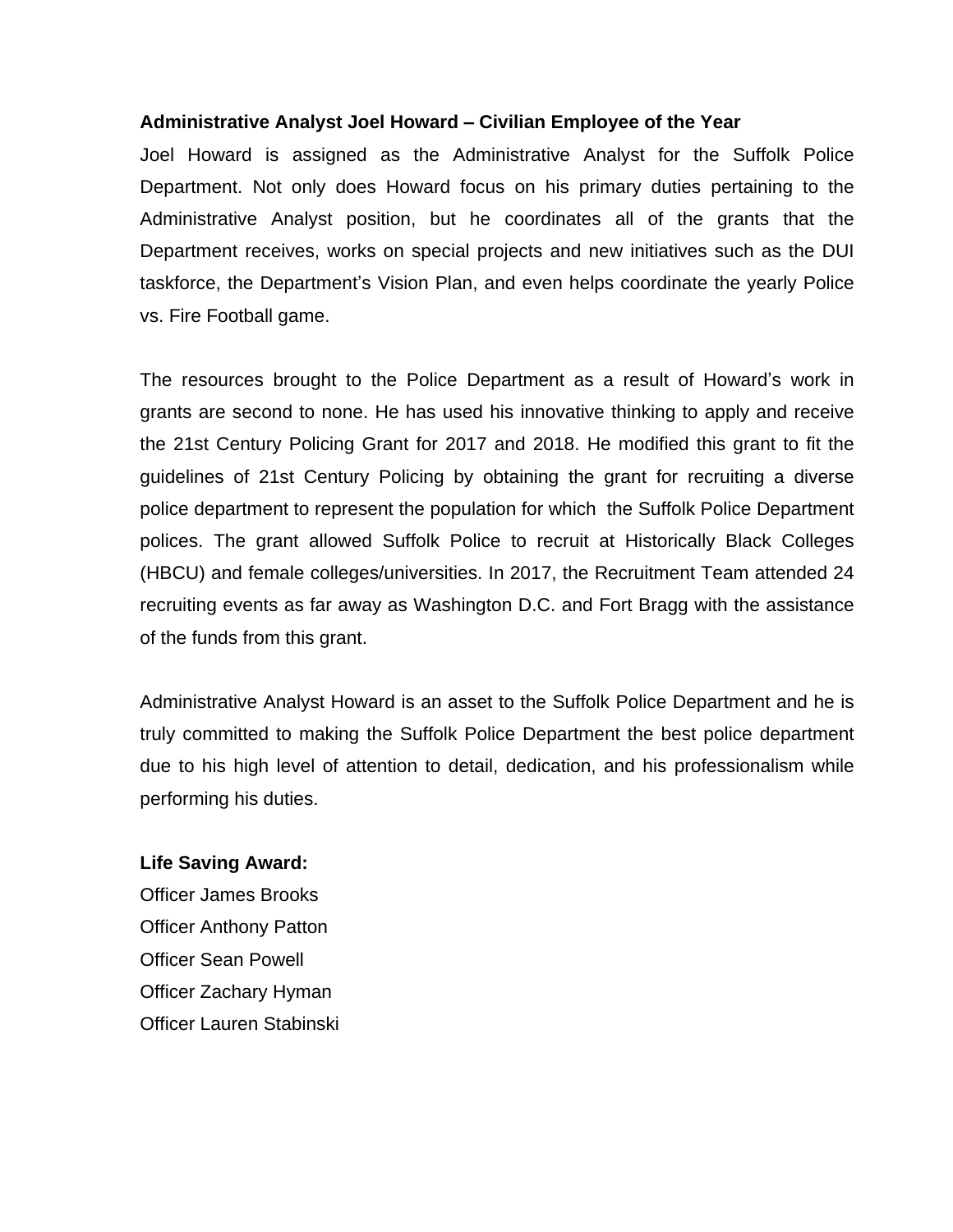# **Police Officer of the Quarter:**

Officer Anthony Patton Investigator Gary Parker Officer Josie Hall Officer Clifton Sessoms

# **Citizen Award:**

Mrs. Cathy Richards Mr. Gilbert Fitzwater III Mr. Michael O'Neal Mr. Joseph Walker

## **Department Commendations:**

PRT Cynthia Meyer CO Robert Shelton CO Khadejah Rawlings-Middleton Aux. Officer Keith Richards Aux. Sergeant Donald Thompson Officer Benjamin Delugo Officer Brian Hearn Officer Daniel Ferster Officer Jennifer Parker (2) Officer Jose Rivera (2) Officer Josie Hall (2) Officer Lori Ellis Officer Matthew Moraczewski Officer Michael Holman Officer Rebecca Penno Officer Trevor Tello (4) Officer Tyson Wild K-9 Chamba